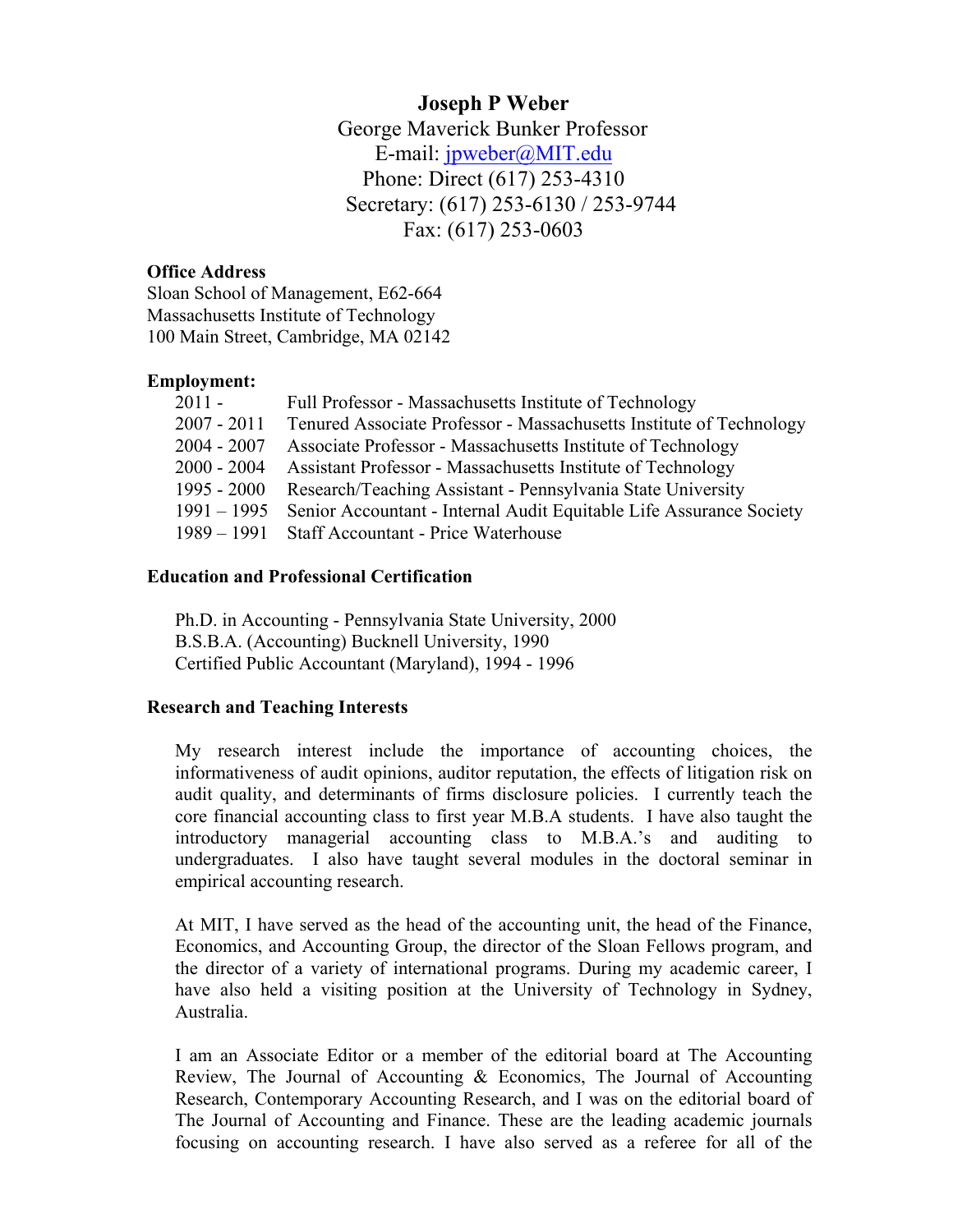aforementioned journals as well as other academic journals including The Journal of Finance, the Journal of Financial Economics, and the Review of Financial Studies.

## **Publications**

- 1. "The Importance of Accounting Changes in Debt Contracts: The Cost of Flexibility in Covenant Calculations" with Anne Beatty and K. Ramesh. *Journal of Accounting and Economics* - June 2002.
- 2. "The Use of Accounting Changes to Reduce Debt Contracting Costs" coauthored with Anne Beatty. *The Accounting Review* - January 2003.
- 3. "Audit Quality in the Initial Public Offerings Market" with Michael Willenborg. *Journal of Accounting Research* – September 2003
- 4. "Shareholder Wealth Effects of Pooling-of-Interests Accounting: Evidence from the SEC's Restriction on Share Repurchases Following Pooling Transactions." *Journal of Accounting and Economics* - February 2004.
- 5. "Motives for Early Revenue Recognition: Evidence from SEC Staff Accounting Bulletin (SAB) 101" Coauthored with Anne Beatty and Jennifer Altamuro. *The Accounting Review* (April 2005).
- 6. "Performance Pricing in Private Debt Contracts" with Anne Beatty and Paul Asquith. *Journal of Accounting and Economics* – December 2005.
- 7. "The Importance of Mandatory Accounting Changes in Accounting Choice: An examination of the adoption of SFAS 142" coauthored with Anne Beatty. *Journal of Accounting Research* - May 2006.
- 8. "Determinants of the Informativeness of Analyst Research" coauthored with Rich Frankel and S.P. Kothari. *Journal of Accounting and Economics* - January 2006.
- 9. "Redacted Disclosure" Coauthored with Ro Verrecchia. *Journal of Accounting Research* **–** September 2006.
- 10. "Conservatism and Debt" Coauthored with Anne Beatty and Jeff Yu. *Journal of Accounting and Economics -* August 2008.
- 11. "Does Auditor Reputation Matter? The Case of Comroad A.G. and KPMG." Coauthored with Mike Willenborg and Jieying Zhang –*Journal of Accounting Research* May 2008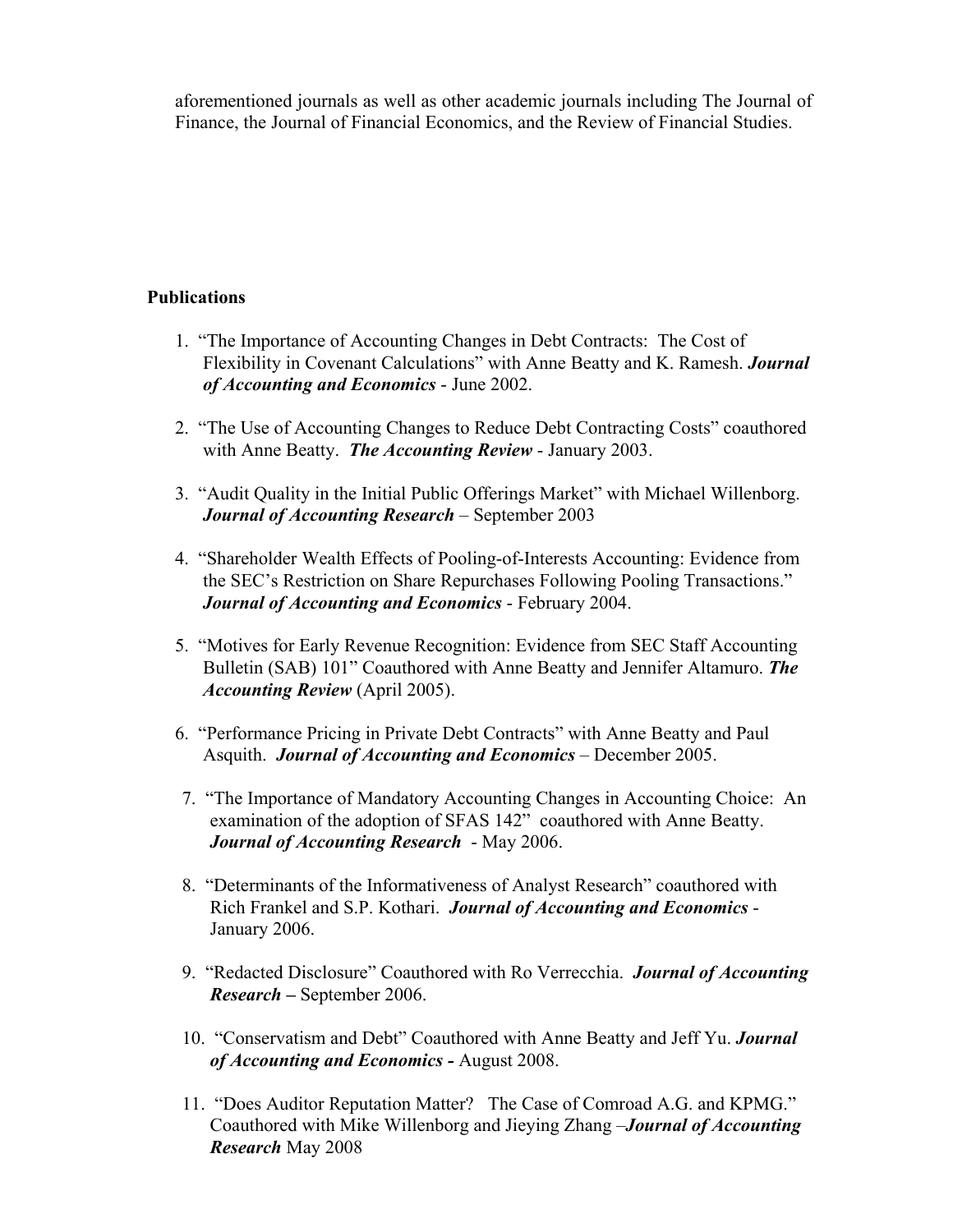- 12. "Litigation Risk, Audit Quality, and Audit Fees: Evidence from Initial IPO's" coauthored with Ram Venkataraman and Mike Willenborg –*The Accounting Review* – July 2008
- 13. "The Effect of Private Information and Monitoring on the Role of Accounting Quality in Investment Decisions" With Anne Beatty and Scott Liao – *Contemporary Accounting Research* – April 2009
- 14. "Financial Reporting Quality, Private Information, Monitoring and the Leaseversus-Buy Decision" w/Anne Beatty and Scott Liao –*The Accounting Review*
- 15. "The Role of Information and Financial Reporting in Corporate Governance and Debt Contracting." W/ Chris Armstrong and Wayne Guay. *Journal of Accounting and Economics*.
- 16. **"**Auditors and the Internet IPO Bubble" w/Andy Leone, Sarah Rice, and Michael Willenborg – *Contemporary Accounting Research 2012*
- 17. "Evidence on the Economic Consequences of Delegated Monitoring" w/Anne Beatty and Scott Liao - *Journal of Accounting and Economics 2012*.
- 18. "Do Voting Rights Matter? Evidence From the Adoption of Equity- Based Compensation Plans" w/ Peter Joos and Sid Balachandaran – presented at 23rd Annual CAR Conference – *Contemporary Accounting Research 2012*
- 19. "The Influence of Elections on the Accounting Choices of Governmental Entities" with Reining Pettachi and Nolan Kido *Journal of Accounting Research 2012*
- 20. "Public Pension Accounting Rules and Economic Outcomes" with Reining Pettachi and James Naughton – *Journal of Accounting and Economics* – 2015
- 21. "The Impact of Balanced Budget Restrictions on States' Fiscal Actions." With Reining Pettachi and Anna Costello – *The Accounting Review - 2016*
- 22. "Analysis of Causes and Consequences of IFRS Adoption Errors Anna Loyeung, Peter Wells, Zoltan Maltczosky *Australian Accounting Review* – 2016.
- 23. "Direct Evidence on Information Properties of the earning measures used in debt contracts" with Scott Dyreng and Rahul Vashishtha *- Journal of Accounting Research* 2017
- 24. When and Why do IPO Firms Manage Earnings with Ewa Sletten Yonja Ertimur and Jayanthi Sunder – forthcoming – *The Review of Accounting Studies 2018*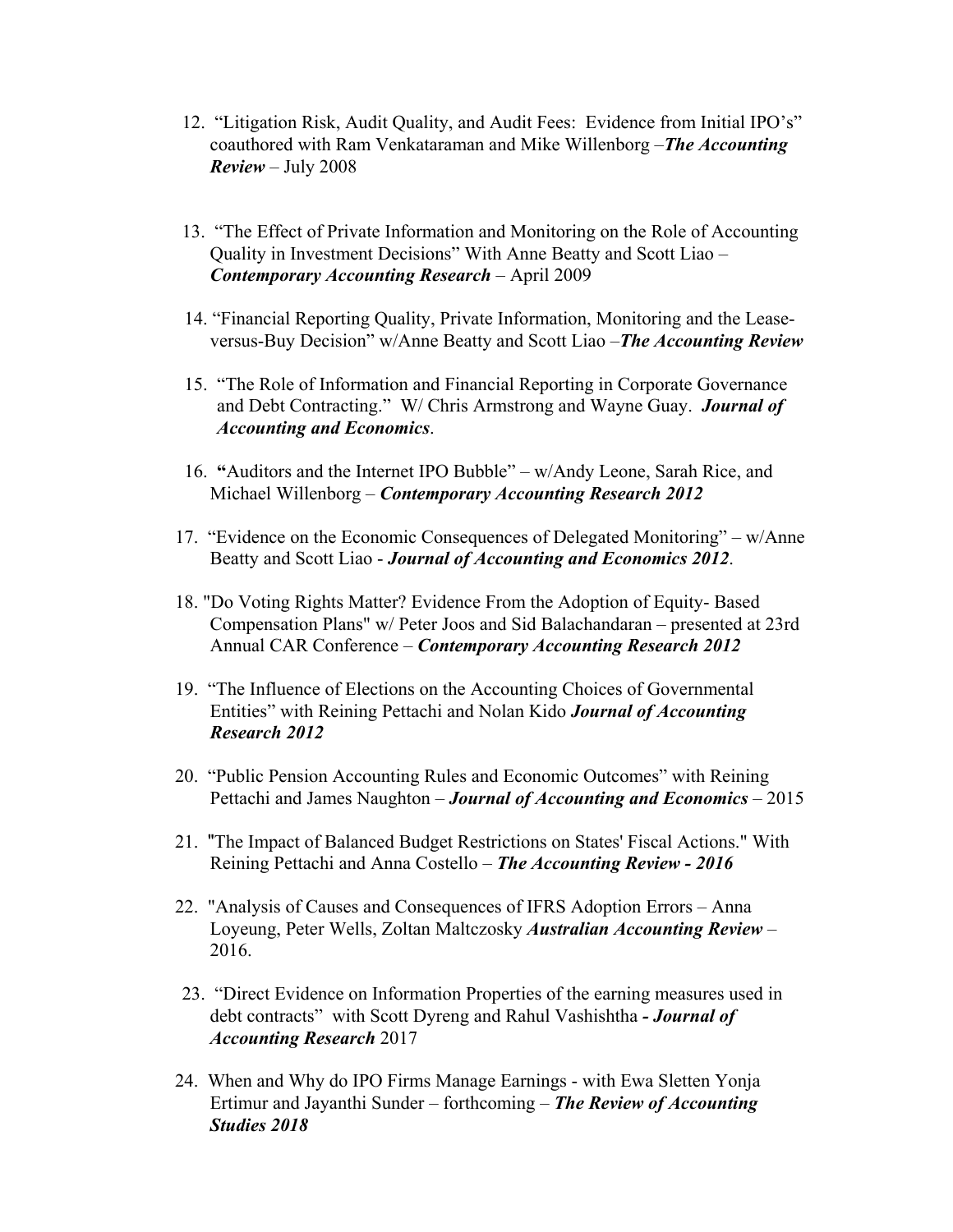- 25. "Do strict regulators Increase the Transparency of banks" with Joao Granja and Anna Costello –*Journal of Accounting Research 2019*
- 26. "Do Rating Agencies Benefit from Providing Higher Ratings? Evidence from the Consequences of Municipal Bond Ratings Recalibration" with Anne Beatty, Jacquelyn Gillette and Reining Petacchi *Journal of Accounting Research 2019*
- 27. "Switching from voluntary to mandatory disclosure: Do managers view them as substitutes" with Suzie Noh and Eric So *Journal of Accounting and Economics* – *2019*

#### **Discussion Papers**

- 1. "Discussion of the Effects of Corporate Governance on Firms' Credit Ratings" *Journal of Accounting and Economics –* September 2006.
- 2. "Discussion of Competition for Andersen's Clients" coauthored with Sundaresh Ramnath. *Contemporary Accounting Research* December 2008.
- 3. "The Role of Information and Financial Reporting in Corporate Governance: A Review of the Evidence and the Implications for Banking Firms and the Financial Services Industry" – *Economic Policy Review* 2017

#### **Teaching & Professional Experience**

#### **Awards and Honors**

Samuel M Segal Prize – MIT teaching award June 2018 Jamieson Teaching Award – Sloan School of Business May 2010 Outstanding Educator Award – Sloan School of Business – June 2007 Vice Provost's Graduate Student Teaching Award, (Fall 1997) Ossian Mackenzie Graduate Teaching Award, (Spring 1997)

#### **Journal Activity**

- **Referee**: *Journal of Accounting & Economics, Journal of Accounting Research, The Accounting Review, Contemporary Accounting Research, Review of Accounting Studies, Journal of Accounting, Auditing, and Finance, Auditing: A Journal of Practice and Theory, Accounting Horizons*
- **Editorial Board –***Journal of the Accounting and Finance, Contemporary Accounting Research, The Journal of Accounting Research*
- **Associate Editor** *- The Accounting Review, The Journal of Accounting and Economics,*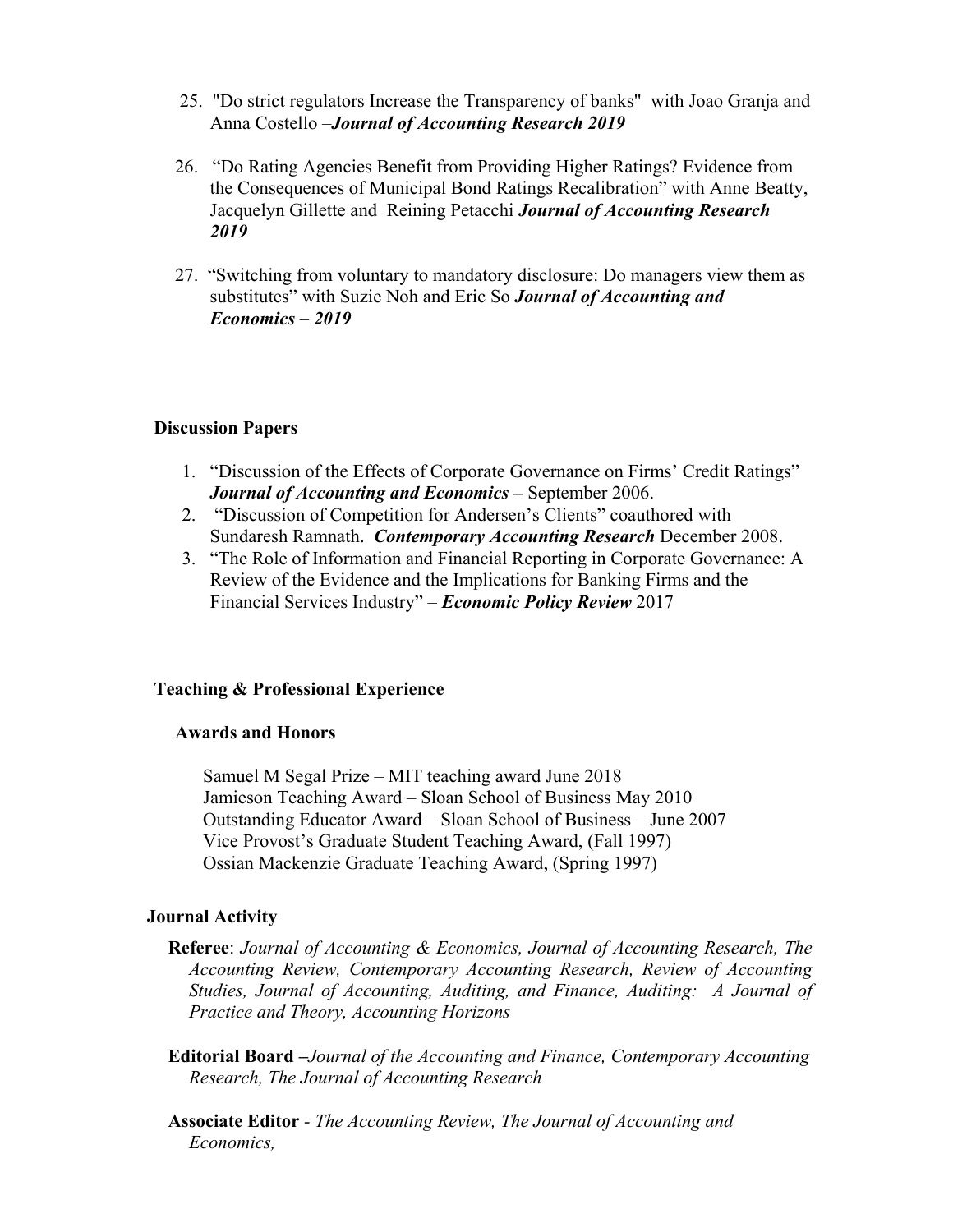**Discussant:** Journal of Accounting and Economics – October 2004, Contemporary Accounting Research November 2006

#### **Expert Witness work**

## **I have not been deposed in the last 5 years. The cases I have written a report on or been a consulting expert on over the last 5 years are as follows:**

- 1. 2013: **Consulting Expert -** Report in re: Residential Capital, LLC et al., Debtors, United States Bankruptcy Court Southern District of New York, Case No. 12-12020 (MG)
- 2. 2014: **Consulting Expert -** Report, Rebuttal report on behalf of Deutsche Bank National Trust Company, as Trustee for the Trustees, Plaintiff, United States District Court for the District of Columbia, Case No. 09-CV-1656- RMC
- 3. 2014: **Consulting Expert -** Report on behalf of Lead Plaintiffs in re Wilmington Trust Securities Litigation, United States District Court, District of Delaware, Case No. 10- cv-00990-SLR.
- 4. 2015: **Consulting Expert -** Report on behalf of Lead Plaintiffs in re Bank of New York Mellon Corp. Forex Transaction Litigation, United States District Court, Southern District of New York, Civil Action Master File No. 12-md-2335 (LAK).
- 5. 2016 and 2017: **Consulting Expert -** Report and Rebuttal report and on behalf of Plaintiffs in re FACEBOOK, INC. IPO Securities and Derivative Litigation, United States District Court for the Southern District of New York, Case No. MDL No. 12-2389 (RWS).
- 6. 2016: **Consulting Expert -** Report on behalf of Lead Plaintiffs in re The Trustees of the Drywall Acoustic Lathing and Insulation Local 675 Pension Fund and 0793094 B.C. Ltd. v. SNC- Lavalin Group et al., Court File Number: CV-12-453236CP, Toronto, Ontario, Canada.
- 7. 2016: **Expert**  report on behalf of Plaintiff Apex Bank vs. Nevada State Bank., Roe Companies, 1-10; and Doe Individuals, 1-10; Case No. A-16- 734709-B District Court, Clark County, Nevada
- 8. 2018: **Consulting Expert** Report on behalf of Plaintiff Judith Gonzales vs Alere Inc Civil Action No. 1:16-cv-10766-PBS, United States District Court District of Massachusetts
- 9. 2019: **Expert -** Report on behalf of Plaintiff Roendell vs. Columbia Gas (case was settled before the report was filed).

#### **Conferences and Invited Presentations**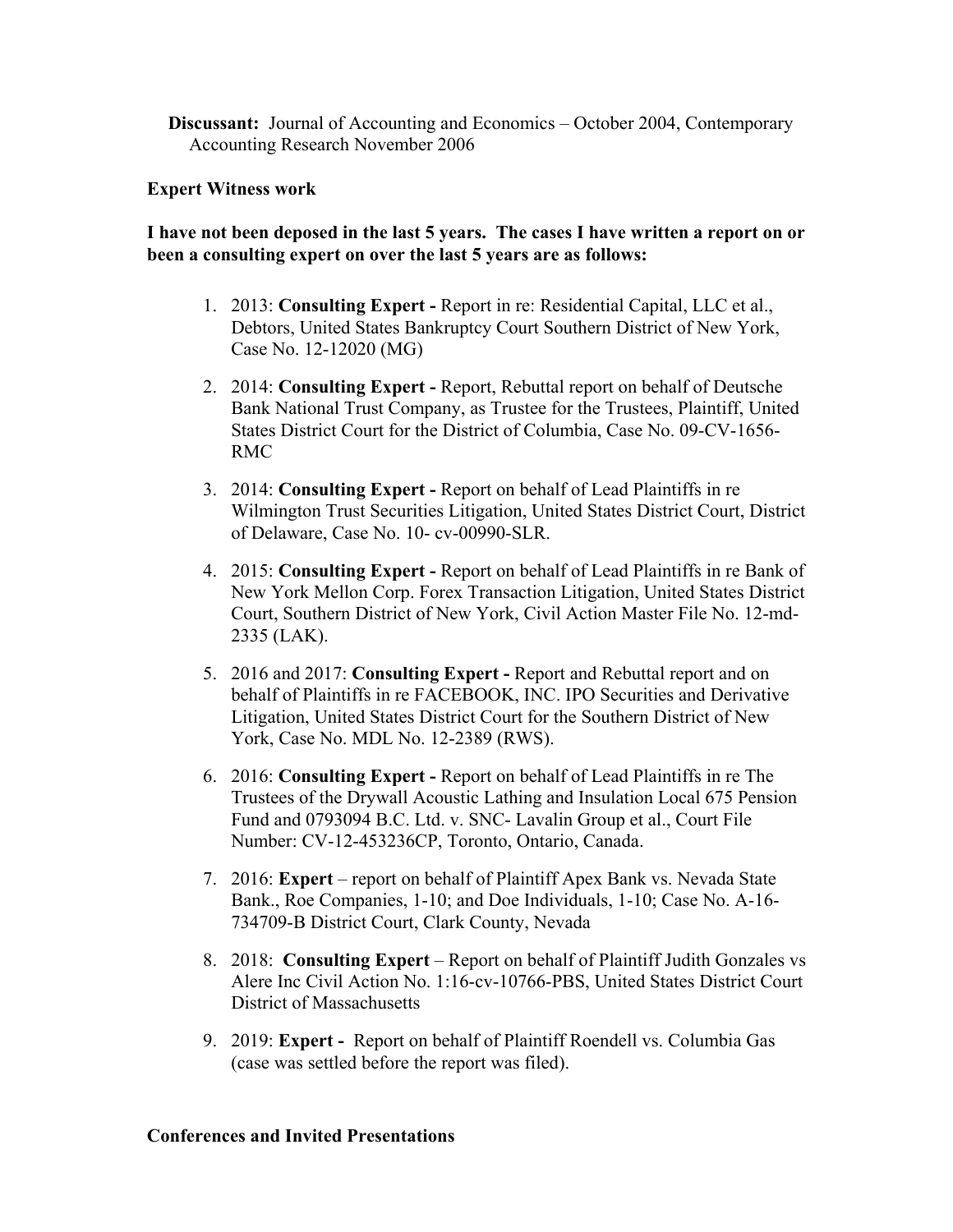- 1. Financial Economics and Accounting Conference Austin October 1999
- 2. MIT March 2000
- 3. Michigan March 2000
- 4. Cornell March 2000
- 5. Yale March 2000
- 6. University of Washington St Louis March 2000
- 7. Oklahoma March 2000
- 8. UCONN March 2000
- 9. SUNY Buffalo February 2000
- 10. Tulane February 2000
- 11. George Washington March 2000
- 12. Florida February 2000

13. Financial Economics and Accounting Conference - Ann Arbor November 2000

- 14. American Accounting Association Philadelphia August 2000
- 15. Midwest Regional Accounting Conference St Louis April 2001
- 16. Northeast Regional Accounting conference Maine May 2001
- 17. Duke/North Carolina Summer Camp UNC October 2001
- 18. University of Pennsylvania October 2001
- 19. Rochester October 2001
- 20. Chicago November 2001
- 21. Harvard December 2001
- 22. European Accounting Association April 2002
- 23. NBER Summer conferences (Corporate Finance) August 2002
- 24. University of Washington (Seattle) October 2002
- 25. Columbia October 2002
- 26. Northwestern November 2002
- 27. Minnesota April 2003
- 28. FARS midyear meeting Orlando 2003
- 29. Stanford Summer Camp July 2003
- 30. American Accounting Association Hawaii August 2003
- 31. Southern Methodist University September 2003
- 32. Baruch College October 2003
- 33. Dartmouth College November 2003
- 34. American Accounting Association Orlando August 2004
- 35. University of Washington St Louis October 2004
- 36. UNC Tax Symposium March 2005
- 37. USC April 2005
- 38. University of British Columbia May 2005
- 39. Journal of Accounting Research Conference May 2005
- 40. Ohio State University April 2005
- 41. American Accounting Association San Francisco August 2005
- 42. FARS midyear meeting Atlanta January 2006
- 43. University of Texas- Austin September 2006
- 44. University of Chicago October 2006
- 45. Journal of Accounting and Economics Conference October 2006
- 46. Contemporary Accounting Research Conference November 2006
- 47. Georgetown University November 2006
- 48. Boston College December 2006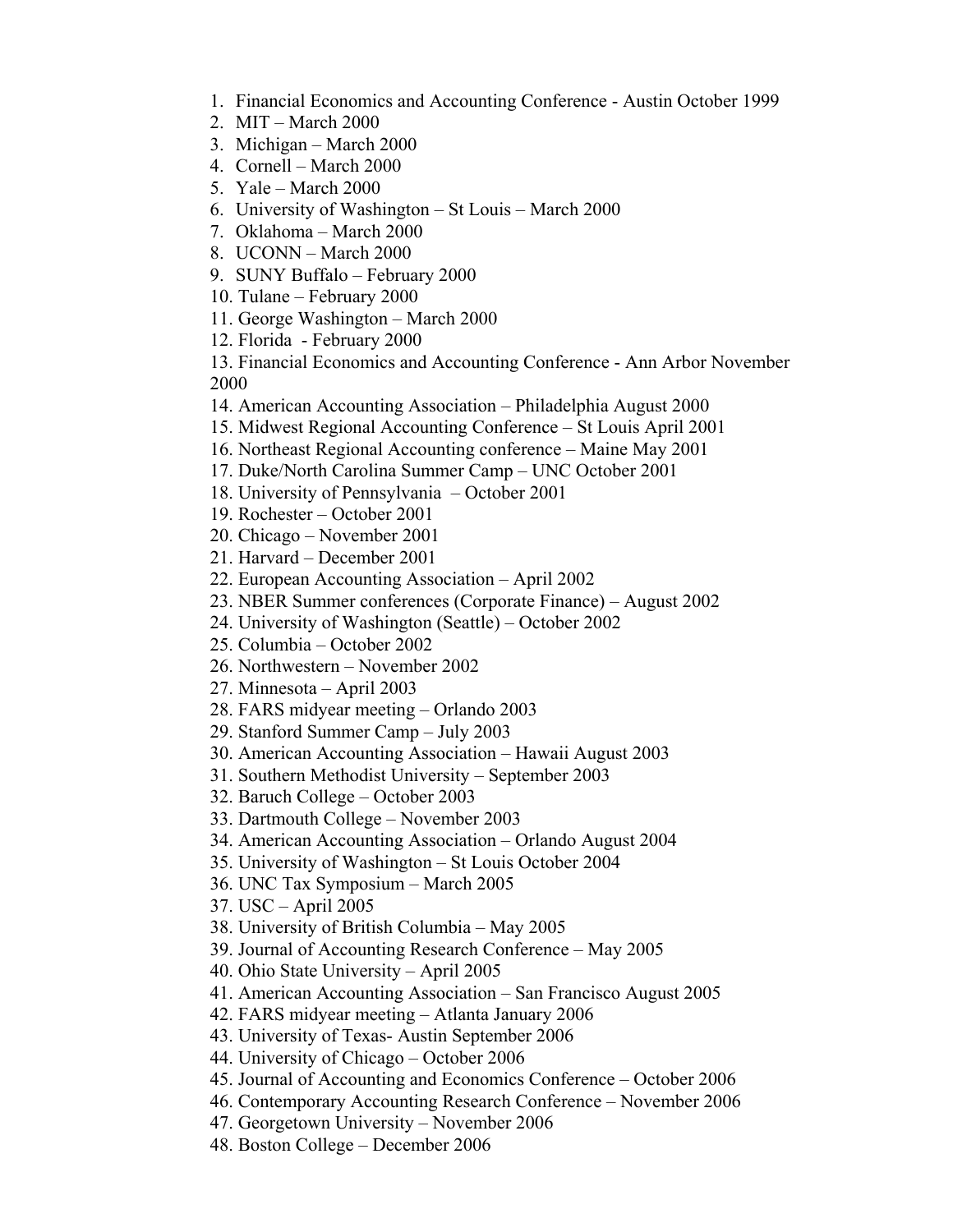- 49. University of Oregon March 2007
- 50. University of Chicago May 2007
- 51. Northwestern May 2007
- 52. University of Colorado September 2007
- 53. University of Washington St. Louis October 2007
- 54. Michigan St. December 2007
- 55. University of Connecticut October 2008
- 56. University of Toronto January 2009
- 57 Cornell University February 2009
- 58. Columbia University October 2009
- 59. University of Technology Sydney February 2010
- 60. University of Auckland March 2010
- 61. Australian National University March 2010
- 62. New York University May 2010
- 63. University of Illinois Auditing Symposium October 2010
- 64. Arizona State University March 2011
- 65 University of Houston March 2011
- 66. Duke University April 2011
- 67. Journal of Accounting Research Conference May 2011
- 68. George Washington University October 2011
- 69. Journal of Accounting and Economics Conference October 2011
- 70. Harvard University May 2012
- 71. University of Technology Sydney January 2012
- 72. University of Chicago May 2012
- 73. Stanford University August 2012
- 74. Temple University Feb 2013
- 75. Insead March 2013
- 76. LBS March 2013
- 77. University of texas at dallas March 2013
- 78. Southern Methodist University October 2013
- 79. Georgetown Spring 2014
- 80. U.S.C Fall 2014
- 81. University of California Irvine Spring 2014
- 82. William & Mary Spring 2014
- 83. Missouri Summer 2014
- 84. USC Fall 2015
- 85. Journal of Accountign Research Conference Spring 2015
- 86. Carnegie Mellon Fall 2015
- 87. Baruch College Spring 2015
- 88. University of Michigan Spring 2015
- 89. Northwestern Spring 2016
- 90. Columbia Fall 2016
- 91. Yale Fall 2016
- 92. Penn State Fall 2016
- 93. Indiana University 2017
- 94. University of Pennsylvania 2018
- 95. Buffalo University 2017
- 96. Emory University 2018
- 97. George Mason 2018